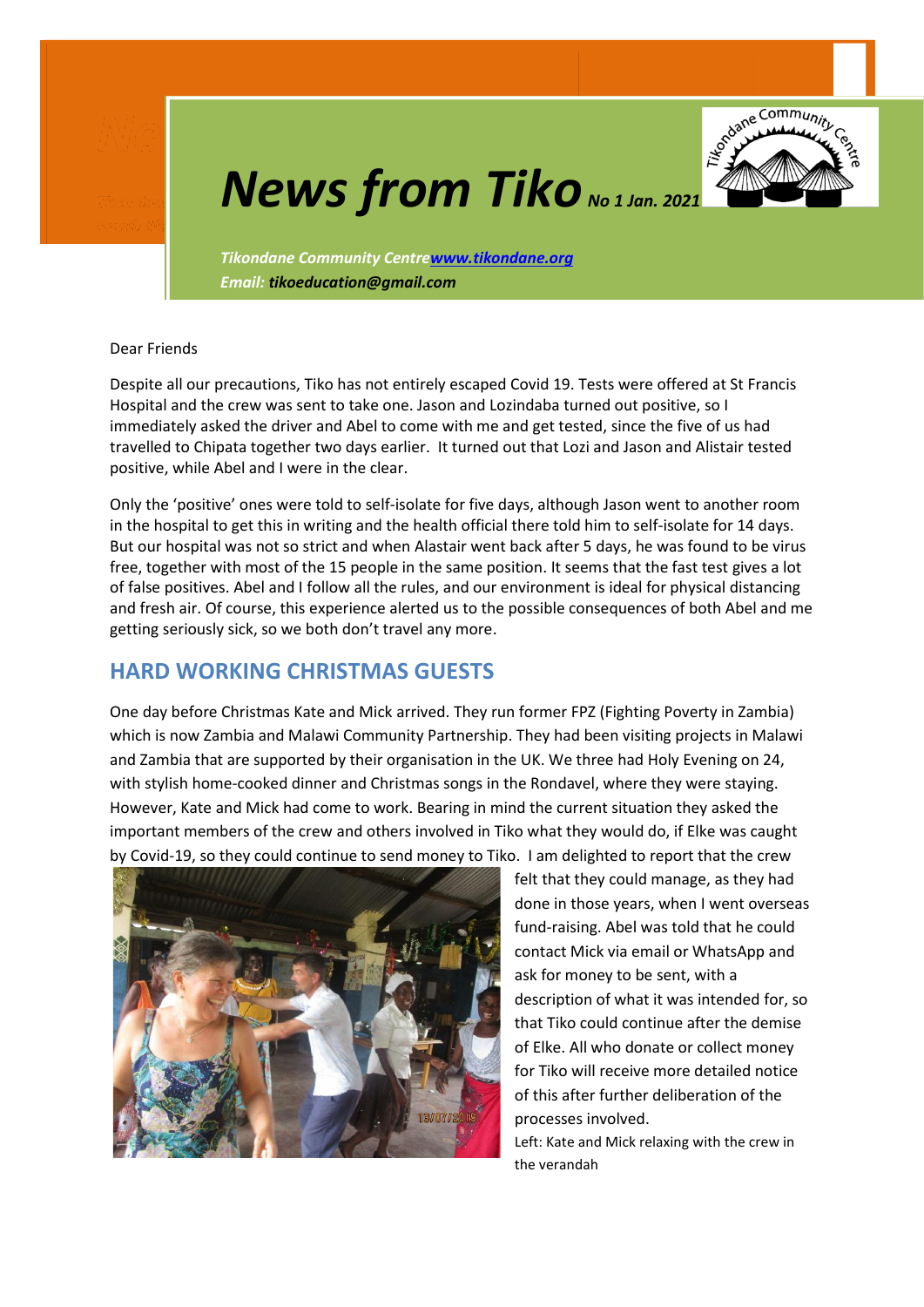In addition, Kate and Mick helped me to prepare an application to the Ministry of Commerce for a newly-announced grant to those wishing to set up an agri-business. This they greatly improved by using all the terms for such an application. This had to be submitted by 31 December and required that Tiko apply via the local co-operative office. The Tikondane Community Development Cooperative Society had been registered in 2003 and had a tax number, signature, stamp, and project number of the local cooperative. Luckily, on Dec. 31 we were given a week's respite and told by the recipient to add all the government organisations as helpers so again I worked on the document. It was touch and go, but we made it! Thus, there is some chance that members of Tiko Community will find themselves owning flourishing chicken farming businesses in the not-too-distant future.

# **CROWDFUNDING PROJECT** Beating Covid-19 with climate change resilience

Like so many crowdfunding campaigns, at this time when so many people are facing uncertain times as a result of the Covid-19 pandemic, Tiko has not yet reached the target of € 4096. As of January 2021, we stood at € 2563. However, the project is still progressing as shown by the following reports of our various activities.

### **CLIMATE CHANGE – WELL WHAT'S NEW?**

The rains were very early in November and there was even too much water. Now we are worried about possible flood damage to the crops!



**Left: Too much water! Joyce at the broken bridge near the school** 



**Right: Just right - Hilda in the flourishing soy bean field** 

## **CHICKEN FARMING PROJECT**

So far, our layers are doing very well, each producing an egg almost every day (goal for Black Australorps 250 a year, for Kuroilers 200). We are now waiting for the electricity connection for the incubator and the dehuller. The former will ensure that we can supply day-old chicks to the three Tiko women, who have their chicken houses waiting. When the dehuller is in operation we shall be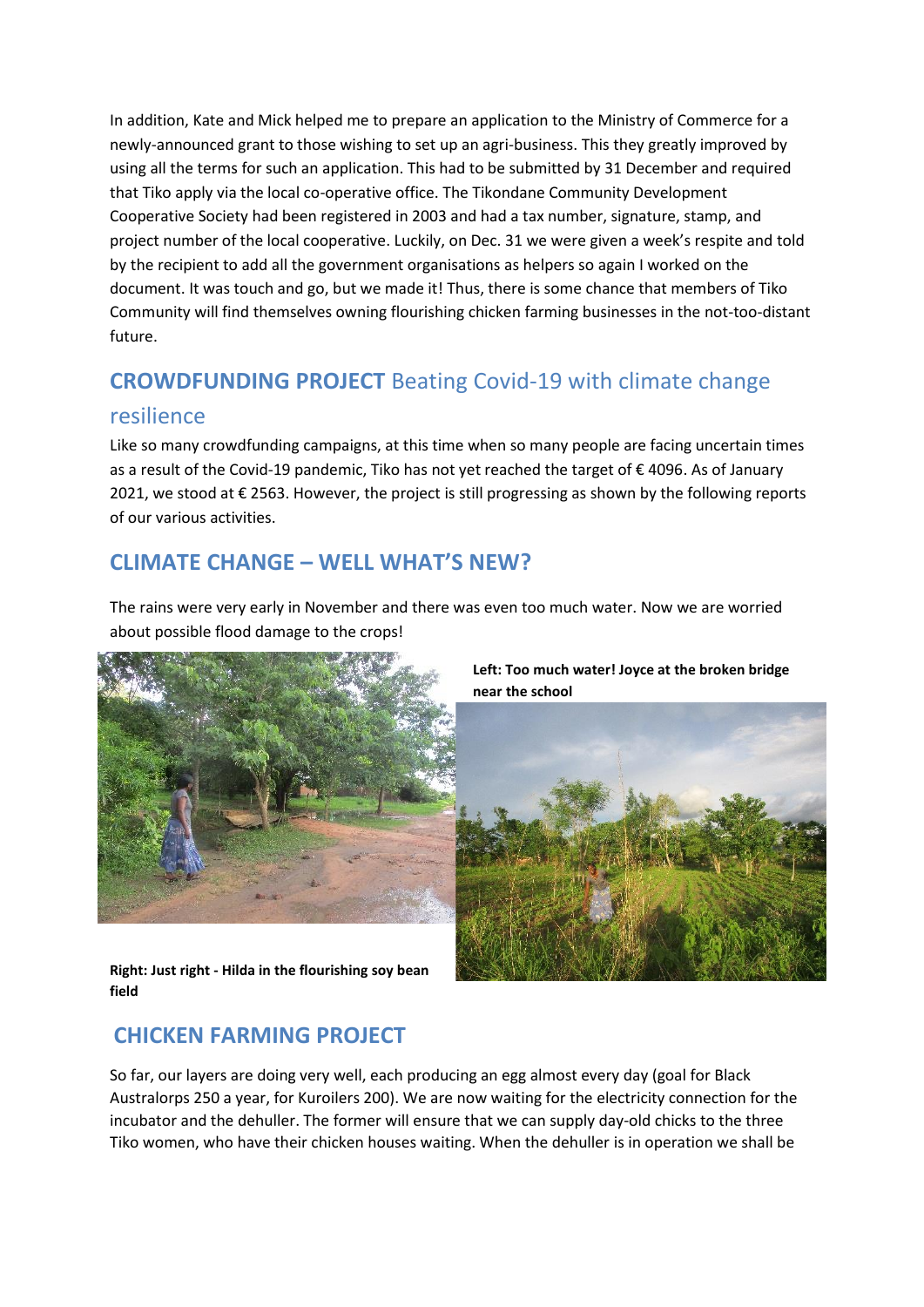able to produce food for our chickens, but patience is one thing there is plenty of in Africa, so – we shall overcome!



**Our flock of** Australorps in their splendid home Joyce outside her chicken house when it was

not quite ready

#### **YAMS**

The yam plants are growing apace. The last newsletter showed only the holes that were prepared with much effort. So far, the efforts seem to have been rewarded. With good rain the young plants are ready to be tied to their bamboo supports and hopes are high for the harvest to come, which we shall certainly need.



Strings are tied to four young plants and then to a strong bamboo pole. Now we must hope that the sun and rains will do their work and a good first yam harvest will follow.

We can only hope that you all have as much hope for the future as the Tiko crew and that once again we can welcome visitors and volunteers to join us in our community

The very best wishes and stay safe, Elke and the crew